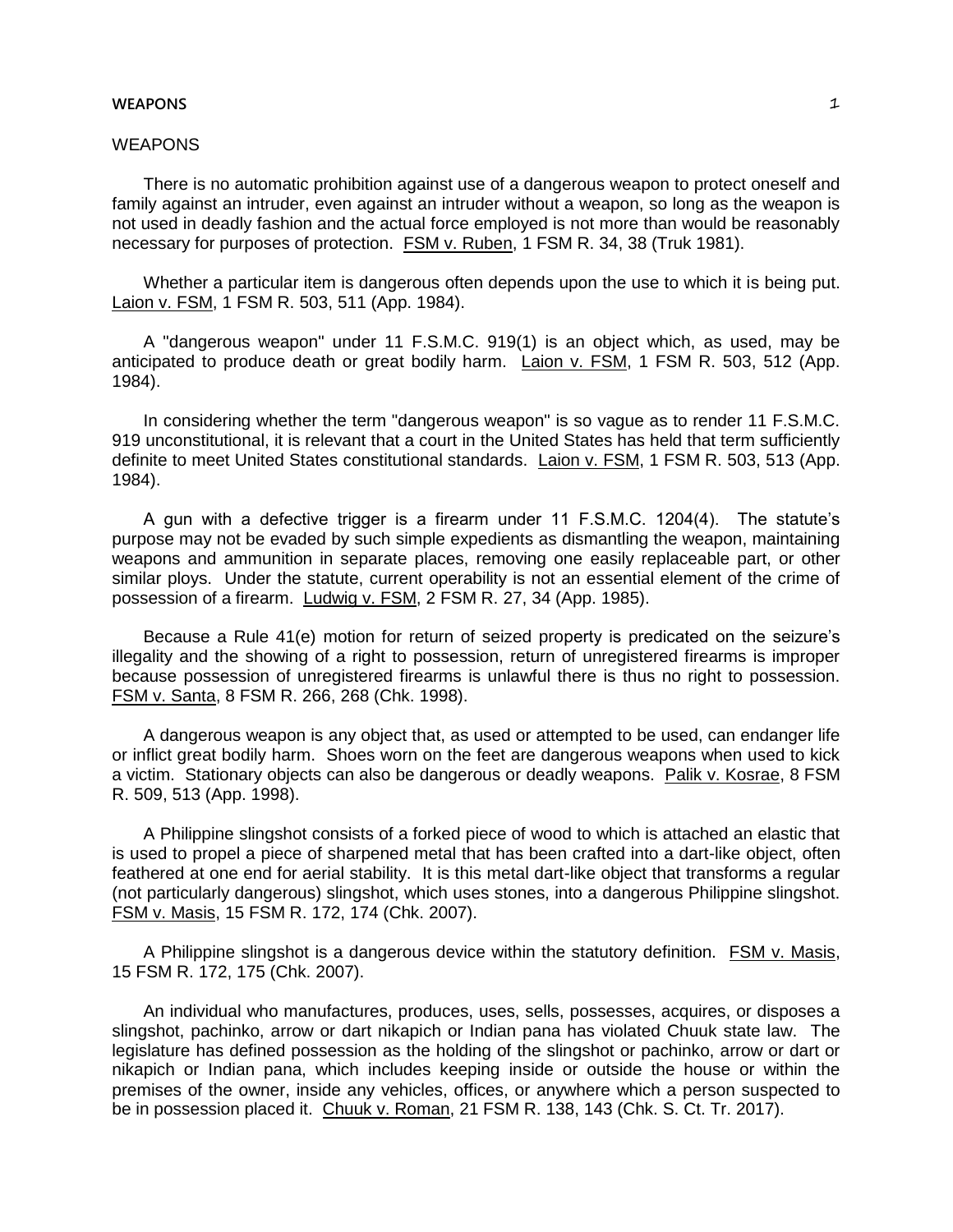#### **WEAPONS** 2

When, although the government did not present any direct evidence to prove its point, it presented compelling circumstantial evidence that before the victim was shot the defendant had been arguing with the witness, at which time he threatened her with non-specific bodily harm, and within seconds of his threat a dart was shot from the defendant's location toward the witness's location and hit her daughter, who she was holding in her arms, the government has met its burden to prove beyond a reasonable doubt that the defendant did unlawfully use a slingshot. Chuuk v. Roman, 21 FSM R. 138, 145 (Chk. S. Ct. Tr. 2017).

When an eyewitness saw the defendant with a slingshot in his possession, this account of the defendant holding an slingshot in his hand is sufficient to prove beyond a reasonable doubt that he did unlawfully possess a slingshot. Chuuk v. Roman, 21 FSM R. 138, 145 (Chk. S. Ct. Tr. 2017).

## ─ Exemptions

Some exceptions under 11 F.S.M.C. 1203, whereunder possession of a firearm is permissible, relate to considerations separate from the essential elements of the crime and require the defendant to place them in issue. A defendant claiming exemption as a law enforcement officer or United States military person engaged in official duty, §§ 1203(1), (4), or as a designated crocodile hunter, § 1203(5), is not disputing any element of the government's basic case. Instead, these exemption claims bring into play new facts, uniquely within the knowledge of the defendant, which the government could overlook by focusing on whether the conduct prohibited by the Weapons Control Act has occurred. The defendant is in a far better position to place these exemptions in issue and it is fair to require that he do so. Ludwig v. FSM, 2 FSM R. 27, 36 (App. 1985).

The 11 F.S.M.C. 1203(1), (4) and (5) exemptions, whereunder possession of a firearm is permissible, are defenses within the meaning of 11 F.S.M.C. 107, although they are not affirmative defenses for they are not so designated. The ultimate burden of persuasion remains with the government, but the defendant has the burden of going forward with sufficient evidence to raise these exemptions as issues. Ludwig v. FSM, 2 FSM R. 27, 36 (App. 1985).

The 11 F.S.M.C. 1203(2) exemption for curios, ornaments and historical pieces whereunder possession of a firearm is permissible requires findings that the firearm be in "unserviceable condition" and "incapable of being fired or discharged." Ludwig v. FSM, 2 FSM R. 27, 37 (App. 1985).

Inapplicability of the 11 F.S.M.C. 1203(2) exemption whereunder possession of a firearm is permissible because it is in unserviceable condition, is incapable of being fired or discharged and is being kept as a curio, ornament or historical piece is an essential element of the government's case in prosecution for unlawful possession of a firearm under 11 F.S.M.C. 1202. Ludwig v. FSM, 2 FSM R. 27, 37 (App. 1985).

A trial court may not simply presume that a person who possesses a firearm is not keeping it as a curio, ornament or for historical significance. This would be an irrational or arbitrary, hence unconstitutional, presumption or inference because one cannot determine from mere possession of a firearm alone the purpose or nature of that possession. Ludwig v. FSM, 2 FSM R. 27, 37 (App. 1985).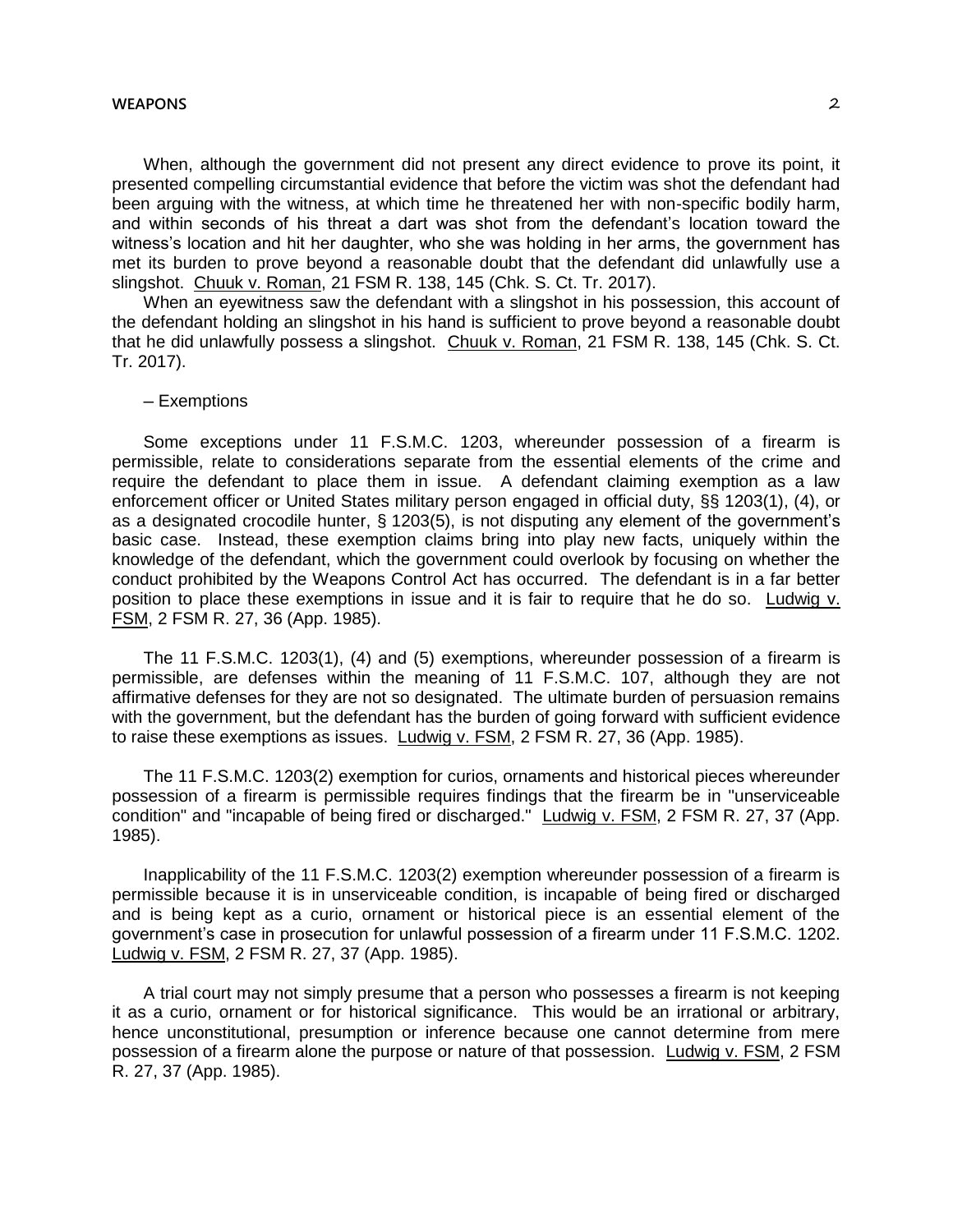### **WEAPONS** — **EXEMPTIONS** 3

The 11 F.S.M.C. 1203(2) exemption whereunder possession of a firearm is permissible applies only if the firearm is: 1) unserviceable; 2) incapable of being fired or discharged; and 3) being kept as a curio, ornament or for its historical significance. Ludwig v. FSM, 2 FSM R. 27, 37-38 (App. 1985).

When the accused produced no evidence to substantiate his claim that the weapon he allegedly possessed was in unserviceable condition (such as producing the weapon itself, or even a witness's report on the weapon's condition) and that it was kept as a curio, an ornament, or for historical purposes, but instead, argued that despite his repeated discovery requests, the government had failed to provide access to the firearm that he allegedly possessed so that it could, in turn, be inspected, this argument is more appropriately suited for a motion to compel discovery, rather than a motion to dismiss. The accused is free to raise at trial the defense that the weapon he allegedly possessed falls within the exemption. FSM v. Tosy, 15 FSM R. 463, 466 (Chk. 2008).

A "mini bag," which is an easily-transportable article similar in that nature to a purse, handbag, brief case, attache case, or backpack, is not an "enclosed customary depository" within the meaning of the statutory exception to the statutory presumption that a firearm, dangerous device, or ammunition found in a vehicle or vessel, is prima facie evidence that such firearm, dangerous device, or ammunition is in the possession of all persons in the vehicle or vessel. FSM v. Aliven, 16 FSM R. 520, 533 (Chk. 2009).

The inapplicability of the 11 F.S.M.C. 1003(2) exemption is an essential element of the government's case in a prosecution for unlawful possession of a firearm, and since it is an essential element 11 F.S.M.C. 1003(2)'s inapplicability must be pled. FSM v. Meitou, 18 FSM R. 121, 128-29 (Chk. 2011).

Under 11 F.S.M.C. 1003(2), in order to be exempt from criminal liability for possession of a firearm, the court must be persuaded beyond a reasonable doubt that the firearm is: 1) unserviceable; 2) incapable of being fired or discharged; and 3) being kept as a curio, ornament or for its historical value. All three of these requirements must be satisfied for this exemption to apply. FSM v. Meitou, 18 FSM R. 121, 129 (Chk. 2011).

Current operability of a firearm absolutely negates application of the Section 1003(2) exemption. For the exemption to apply, a firearm's current inoperability is not enough; it must also be proven that the firearm was not being kept as either a curio, or an ornament, or for its historical value or significance. FSM v. Meitou, 18 FSM R. 121, 129 (Chk. 2011).

An information charging firearms possession is sufficient if it or the supporting affidavit contains an allegation that negates any one of the three 11 F.S.M.C. 1003(2) requirements and the prosecution's proof at trial is sufficient if it negates beyond a reasonable doubt any one of the three requirements. FSM v. Meitou, 18 FSM R. 121, 129 (Chk. 2011).

A supporting affidavit's averment that the accused had been drinking and was openly displaying the handgun at the public market is viewed as just barely enough to give the accused notice of the essential element of the charges against him that the 11 F.S.M.C. 1003(2) exemption does not apply because in the appellate court's view, an intoxicated defendant displaying a firearm in public is inconsistent with the 1003(2) exemption because it is inconsistent with a claim that the accused was keeping the handgun as a curio, ornament, or a piece with historical value. FSM v. Meitou, 18 FSM R. 121, 129 (Chk. 2011).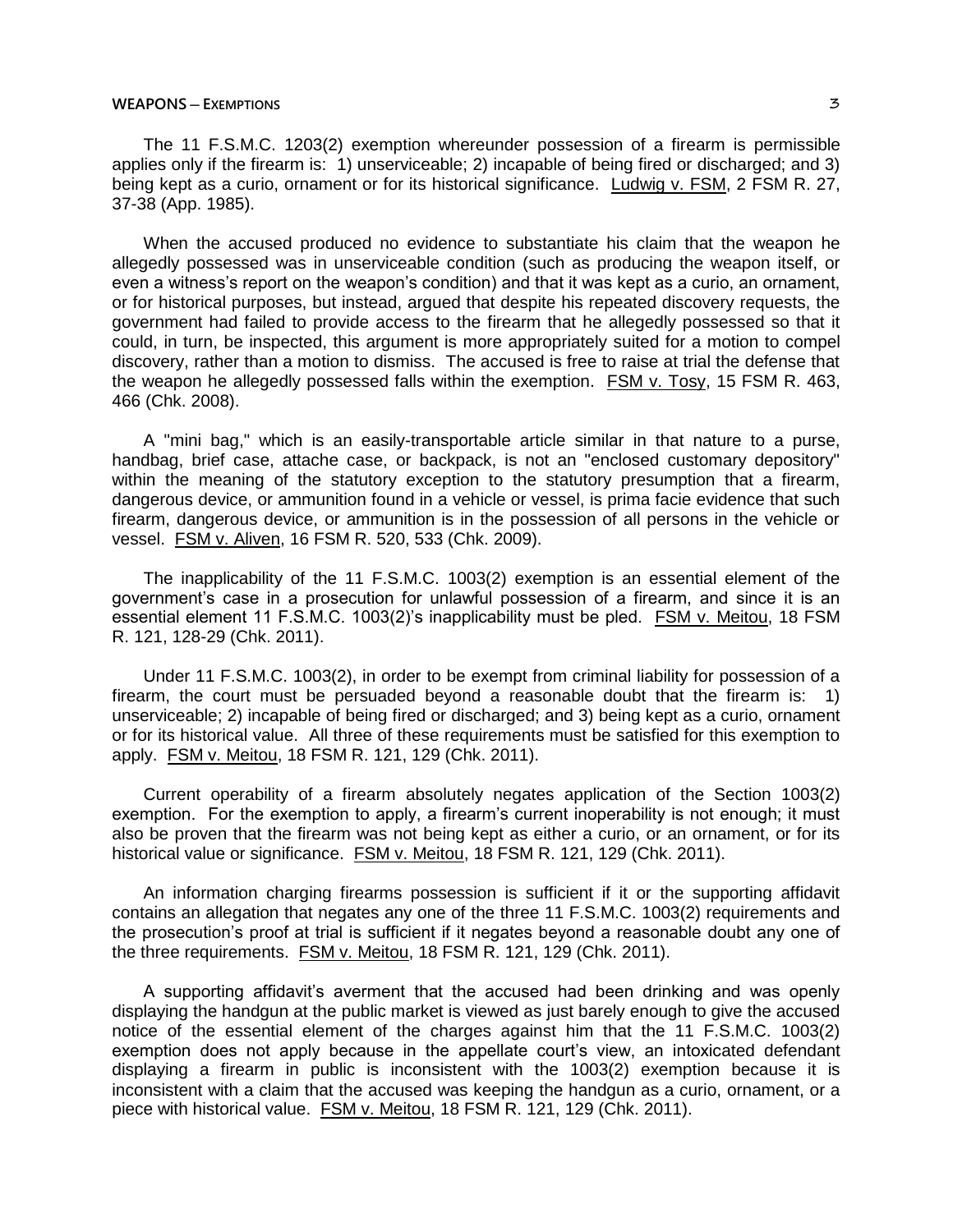### **WEAPONS ─ IDENTIFICATION CARD** 4

Under 11 F.S.M.C. 1003(2), in order to be exempt from criminal liability for possession of a firearm, the court must be persuaded beyond a reasonable doubt that the firearm is: 1) unserviceable; 2) incapable of being fired or discharged; and 3) being kept as a curio, ornament, or for its historical value. All three of these requirements must be satisfied for this exemption to apply, and if any one of them is not met, this exception does not apply. FSM v. Sonis, 18 FSM R. 620, 622 (Chk. 2013).

When there is evidence before the court from which the court can infer that the handgun was serviceable – testimony of two officers that they had tried to and did get the firearm to work and from that evidence the court could infer that the handgun was capable of being fired or discharged; and when, from the circumstances under which the firearm was found and where it was found, abandoned by the accused in a mop bucket at Chuuk International Airport (right where he told the police he left it), the court could infer that he was not keeping the handgun as a curio, or as an ornament, or for its historical value but that his possession of the handgun must have been for some other reason. FSM v. Sonis, 18 FSM R. 620, 622 (Chk. 2013).

A 9mm handgun that was not kept as a curio, ornament, or for its historical significance or value is not exempt under 11 F.S.M.C. 1003(2). FSM v. Buchun, 22 FSM R. 529, 533 n.2 (Yap 2020).

## ─ Identification Card

In requiring an identification card in order to possess a dangerous device there was not an intent to require such a card for that category of dangerous devices which can be used to inflict bodily harm and which under the circumstances of its possession serves no lawful purpose. 11 F.S.M.C. 1204(3). Este v. FSM, 4 FSM R. 132, 136-37 (App. 1989).

There is no Weapons Control Act provision that bans the importation of an otherwise legal firearm without possessing a valid identification card issued by the FSM Department of Justice. FSM v. Mumma, 21 FSM R. 387, 398, 399 n.6 (Kos. 2017).

A person without an identification card can violate either 11 F.S.M.C. 1005(1) or 11 F.S.M.C. 1006(1) by acquiring or purchasing, or by possessing, or by using a firearm. But if that person, without a valid identification card, does any of those things but does not carry the firearm, that person has not committed the lesser misdemeanor of 11 F.S.M.C. 1007. The misdemeanor's key element is the carrying of a firearm. FSM v. Buchun, 22 FSM R. 529, 537 (Yap 2020).

If a defendant holds a valid identification card, then he cannot be convicted of violating either 11 F.S.M.C. 1005(1) or 11 F.S.M.C. 1006(1), even though the firearm he possesses is illegal and cannot be registered under 11 F.S.M.C. 1019, but he could be prosecuted under 11 F.S.M.C. 1023(5). FSM v. Buchun, 22 FSM R. 529, 538 (Yap 2020).

A person does not need to own or possess any firearm, dangerous device, or ammunition to apply for and to be issued an identification card. FSM v. Buchun, 22 FSM R. 529, 538 (Yap 2020).

The statutory scheme in FSM Weapons Control Act, chapter 10 of the FSM Code, clearly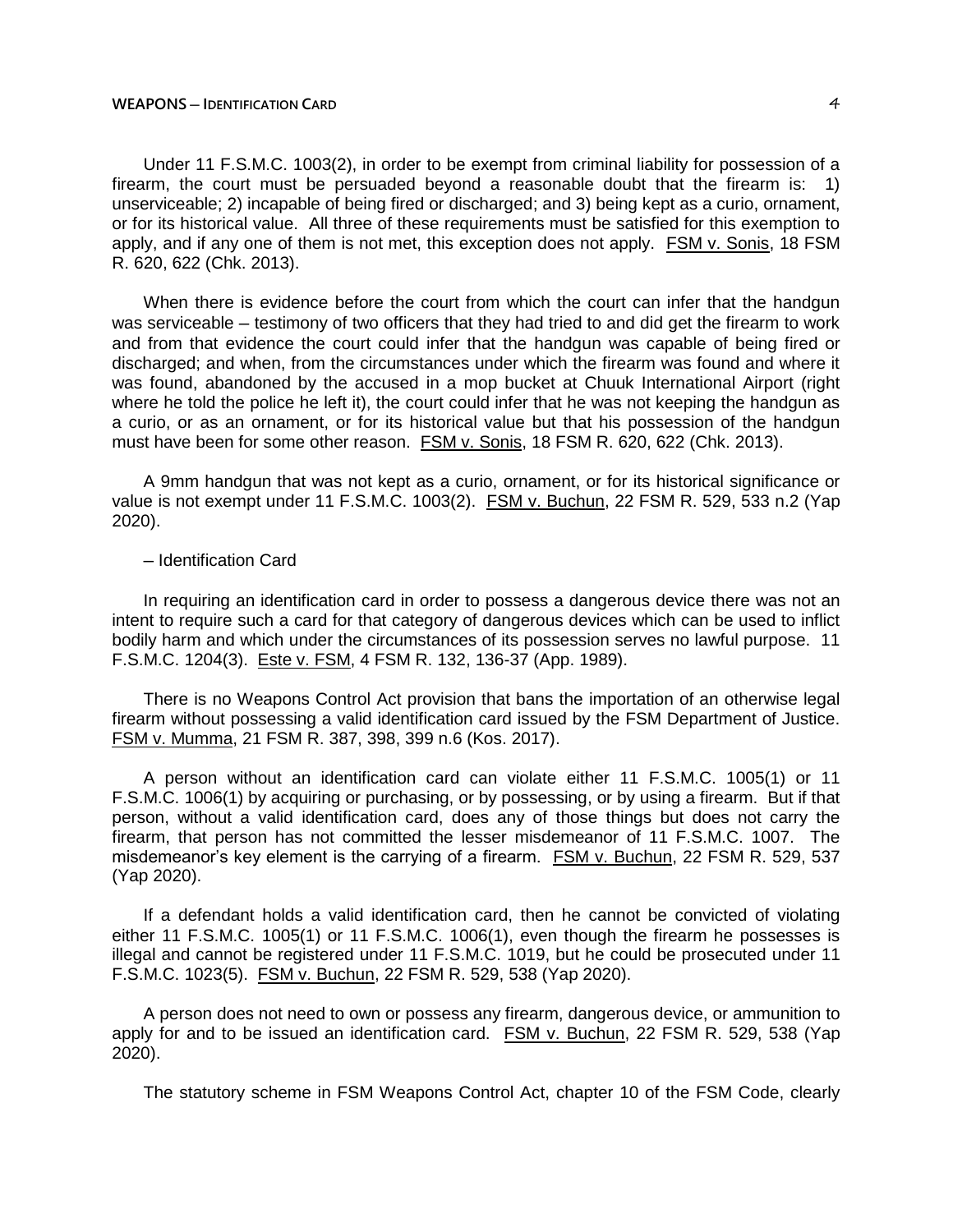requires that a person must hold a valid identification card before obtaining possession of a firearm or ammunition. FSM v. Buchun, 22 FSM R. 529, 538 (Yap 2020).

Section 1023(5) is directed to the evil of prohibited firearms and 11 F.S.M.C. 1005(1) and 11 F.S.M.C. 1006(1) are directed to the evil of persons not obtaining a valid identification card before possessing firearms or ammunition. Thus, Congress clearly intended to address different evils with these different statutory provisions. FSM v. Buchun, 22 FSM R. 529, 538 (Yap 2020).

─ Importation

Pleading whether the firearms in question were .22 caliber handguns or .22 caliber rifles is essential because importing the former is banned by the statute, while importing the latter is not. FSM v. Mumma, 21 FSM R. 387, 398 (Kos. 2017).

There is no Weapons Control Act provision that bans the importation of an otherwise legal firearm without possessing a valid identification card issued by the FSM Department of Justice. FSM v. Mumma, 21 FSM R. 387, 398, 399 n.6 (Kos. 2017).

The purchase, possession, or use of a firearm is prohibited without a proper identification card, but this prohibition does not include importation. FSM v. Mumma, 21 FSM R. 387, 398 (Kos. 2017).

The Weapons Control Act does not forbid a person from importing a .22 caliber rifle through the postal service, without holding a license, and applying for a permit before or upon the legal firearm's arrival in the FSM so that he may legally possess and use the imported firearm, with the weapon being seized by FSM Customs Officers until the permit application is granted or denied. FSM v. Mumma, 21 FSM R. 387, 399 (Kos. 2017).

There cannot be a conspiracy when the achievement of the alleged conspiracy was the importation, without a valid identification card, of two firearms that are permitted to be licensed, which is not a national crime. FSM v. Mumma, 21 FSM R. 387, 400 (Kos. 2017).

The court will dismiss charges for illegal possession of ammunition when the factual basis for the charges is entirely insufficient since no one in the FSM ever actually possessed the ammunition because customs officers seized it after postal officials notified them of an incoming package's contents. FSM v. Pelep, 22 FSM R. 400, 403 (Pon. 2019).

─ National Government Jurisdiction

The national government has an interest in controlling the proliferation and use of firearms throughout Micronesia; the classifications singled out for a 10-year prohibition on possession appear reasonable. 11 F.S.M.C. 1205. FSM v. Nena, 1 FSM R. 331, 335 (Kos. 1983).

The government has a serious interest, and Congress deserves the support of the FSM Supreme Court, in carrying out policy established to control firearm use. Open violations, without punitive results, weaken the congressional policy and thwart efforts to assure that firearms will be available only to responsible people. Courts must assure that the policy is carried out against those convicted. FSM v. Nena, 1 FSM R. 331, 335-36 (Kos. 1983).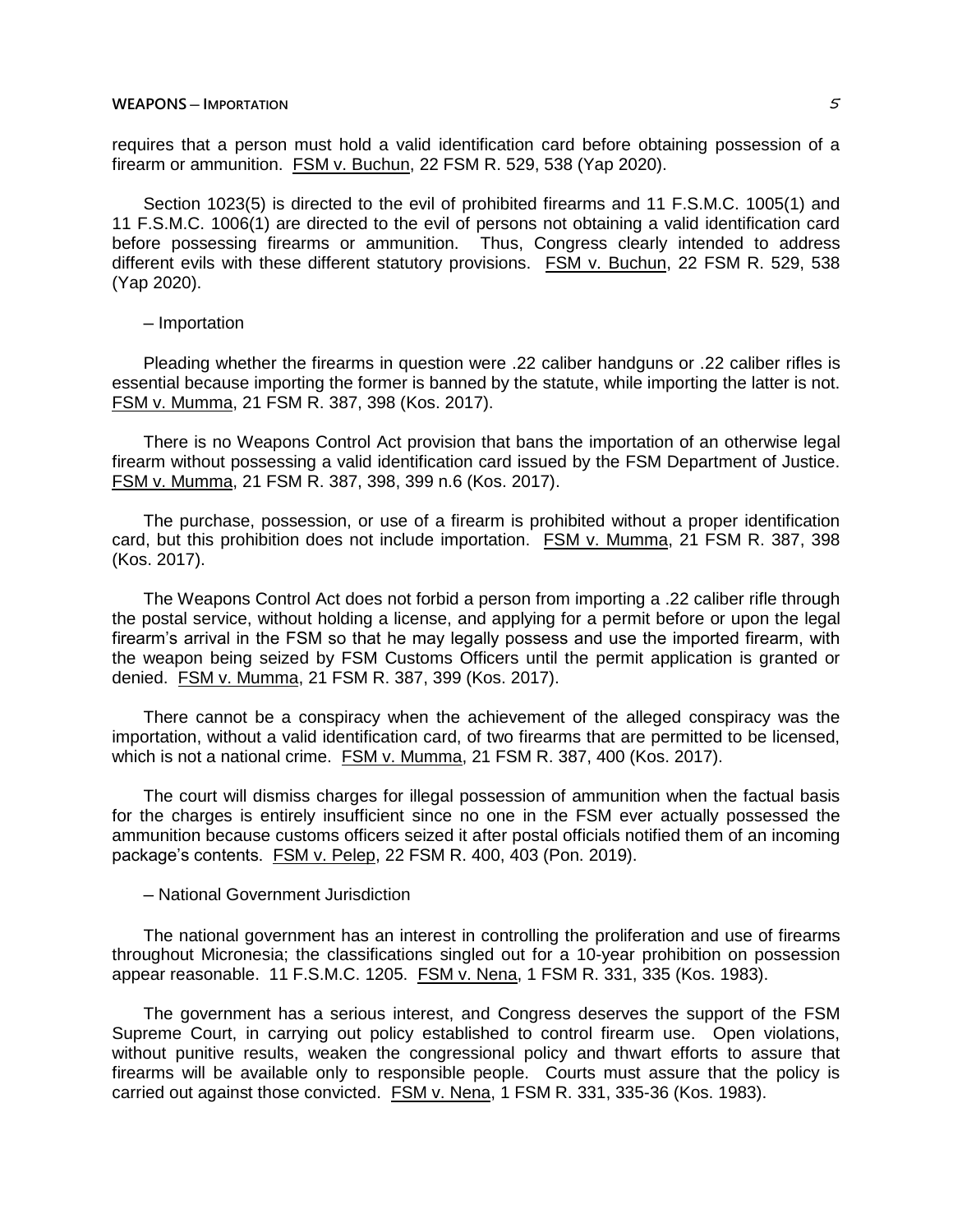The Transition Clause of the FSM Constitution effectively adopts statutes of the Trust Territory, including the Weapons Control Act, and serves as the original enactment of a body of law, criminal as well as civil, for the new constitutional government. Further action by the FSM Congress is not necessary to establish that violations of the Weapons Control Act are prohibited within the FSM. Joker v. FSM, 2 FSM R. 38, 43 (App. 1985).

There is nothing absurd about a weapons control scheme that recognized that both the national and the state governments have an interest in controlling the possession, use and sale of weapons. While Congress and the states may eventually wish to allocate their respective roles with more precision, the current Weapons Control Act appears to provide a workable system during these early years of transition and constitutional self-government. Joker v. FSM, 2 FSM R. 38, 44 (App. 1985).

Congress may legislate regulation of firearms and ammunition under the foreign and interstate commerce clause of article IX, section  $2(g)$ . FSM v. Fal, 8 FSM R. 151, 154 (Yap 1997).

Because Congress has the present authority to enact firearms and ammunition statutes, such previously enacted statutes have continuing vitality. FSM v. Fal, 8 FSM R. 151, 154 (Yap 1997).

The 1991 constitutional amendment that removed national government jurisdiction over major crimes did not remove national government jurisdiction over firearms and ammunition possession under the Weapons Control Act since there was an independent jurisdictional basis for it under the Constitution's foreign and interstate commerce and national defense clauses and Congress has always had the power to define national crimes. Jano v. FSM, 12 FSM R. 569, 574 (App. 2004).

In an examination to determine whether it is a national crime, the focus is: Does the regulation of the possession of firearms and ammunition involve a national activity or function, or is it one of an indisputably national character? Jano v. FSM, 12 FSM R. 569, 575 (App. 2004).

The national government can regulate firearms and ammunition possession since there is an international commerce aspect to the regulation of possession of firearms and ammunition that is related to its manufacture outside of the FSM and to its movement through the nation's customs and immigration borders and on the additional jurisdictional basis rooted in the national defense clause. Jano v. FSM, 12 FSM R. 569, 576 (App. 2004).

There is a national government interest in regulating the possession of firearms and ammunition in order to provide for the national security, which furthers the nation's interest in its defense, and this, in combination with the international commerce aspects, provides a jurisdictional basis for the national government's regulation of the possession of firearms and ammunition. Jano v. FSM, 12 FSM R. 569, 576 (App. 2004).

The power to provide for the national defense includes the inherent authority to protect the nation from threats both foreign and domestic. Protecting from these threats includes regulating the possession of firearms and ammunition. Jano v. FSM, 12 FSM R. 569, 576 (App. 2004).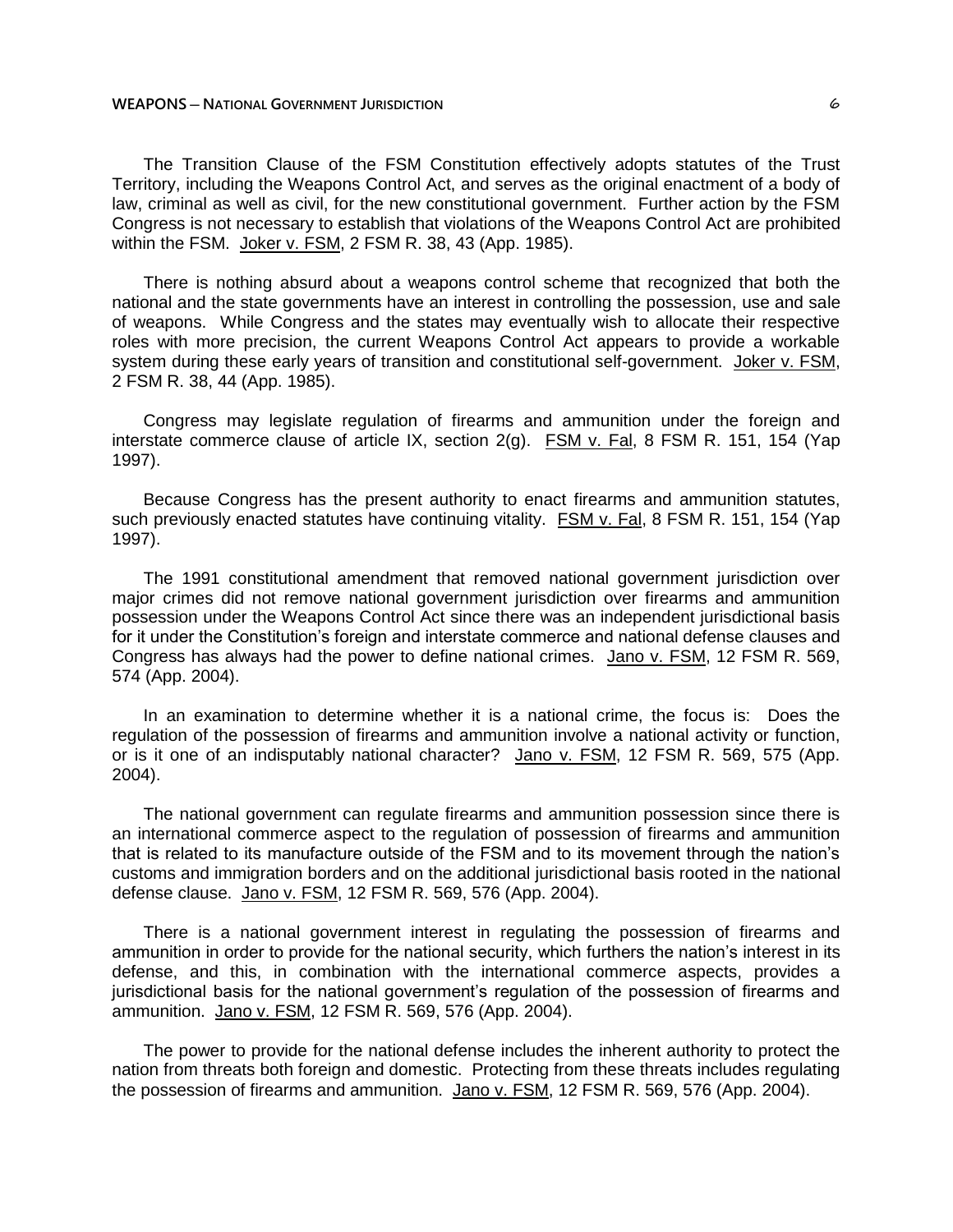### **WEAPONS ─ NATIONAL GOVERNMENT JURISDICTION** 7

The regulation of possession of firearms and ammunition involves a national activity or function because of the international commerce aspects of its manufacture and movement, together with the national government interest in protecting the national security under the national defense clause. In combination, these provide the national government with a jurisdictional basis to regulate the possession of firearms and ammunition. Jano v. FSM, 12 FSM R. 569, 576 (App. 2004).

Even if Congress took no position on its jurisdiction based on Article IX, Section 2(a), the court is well within its power to determine jurisdiction based on this constitutional provision when it is not a situation where the action of the government is being challenged for attempting to implement a non-self-executing provision of the Constitution, but is one where the court determined what authority Congress had to enact statutes regulating the possession of firearms and ammunition. In doing so, the court did not usurp the powers of Congress. Jano v. FSM, 12 FSM R. 633, 635 (App. 2004).

The national government has the power to ban the possession and use of Philippine slingshots in those places under its jurisdiction and in those circumstances that make the offense "inherently national in character" such as when the offense is committed in the FSM Exclusive Economic Zone or in FSM airspace, or on FSM-flagged vessels, or is committed against an FSM public servant in connection with that servant's service. FSM v. Masis, 15 FSM R. 172, 175-76 (Chk. 2007).

The regulation of possession of firearms and ammunition involved a national activity or function because of the international commerce aspects of their manufacture and movement together with the national government interest in protecting the national security under the national defense clause, and that these, in combination, provided the national government's jurisdictional basis to regulate the possession of firearms and ammunition. FSM v. Masis, 15 FSM R. 172, 176 (Chk. 2007).

When the imported materials in a Philippine slingshot are not manufactured abroad with the intent that they be assembled into a Philippine slingshot but are manufactured abroad as other articles or as parts of other articles and are legitimately imported for other purposes but are then recycled into Philippine slingshot parts, a Philippine slingshot is manufactured locally, out of locally available materials. It does not pass through foreign or interstate commerce. That some of those materials were once imported as something else to be used for some other purpose is not enough to implicate the national government's activity or function to regulate foreign commerce. FSM v. Masis, 15 FSM R. 172, 176 (Chk. 2007).

The possession or use of a Philippine slingshot does not implicate the national government's functions and activities in the sphere of national defense or security and the connection, if there is one, is too tenuous to give the national government authority to regulate Philippine slingshots. FSM v. Masis, 15 FSM R. 172, 176 (Chk. 2007).

The national government certainly has the power to criminalize possession or use of explosive, incendiary or poison gas bomb, grenade, mine or similar devices on the same basis that it has the power to regulate the possession and use of firearms and ammunition because these items definitely implicate both national defense and security and foreign commerce interests on which the Jano court concluded that the national government had the authority to regulate firearms and ammunition. But Philippine slingshots do not. FSM v. Masis, 15 FSM R. 172, 176 (Chk. 2007).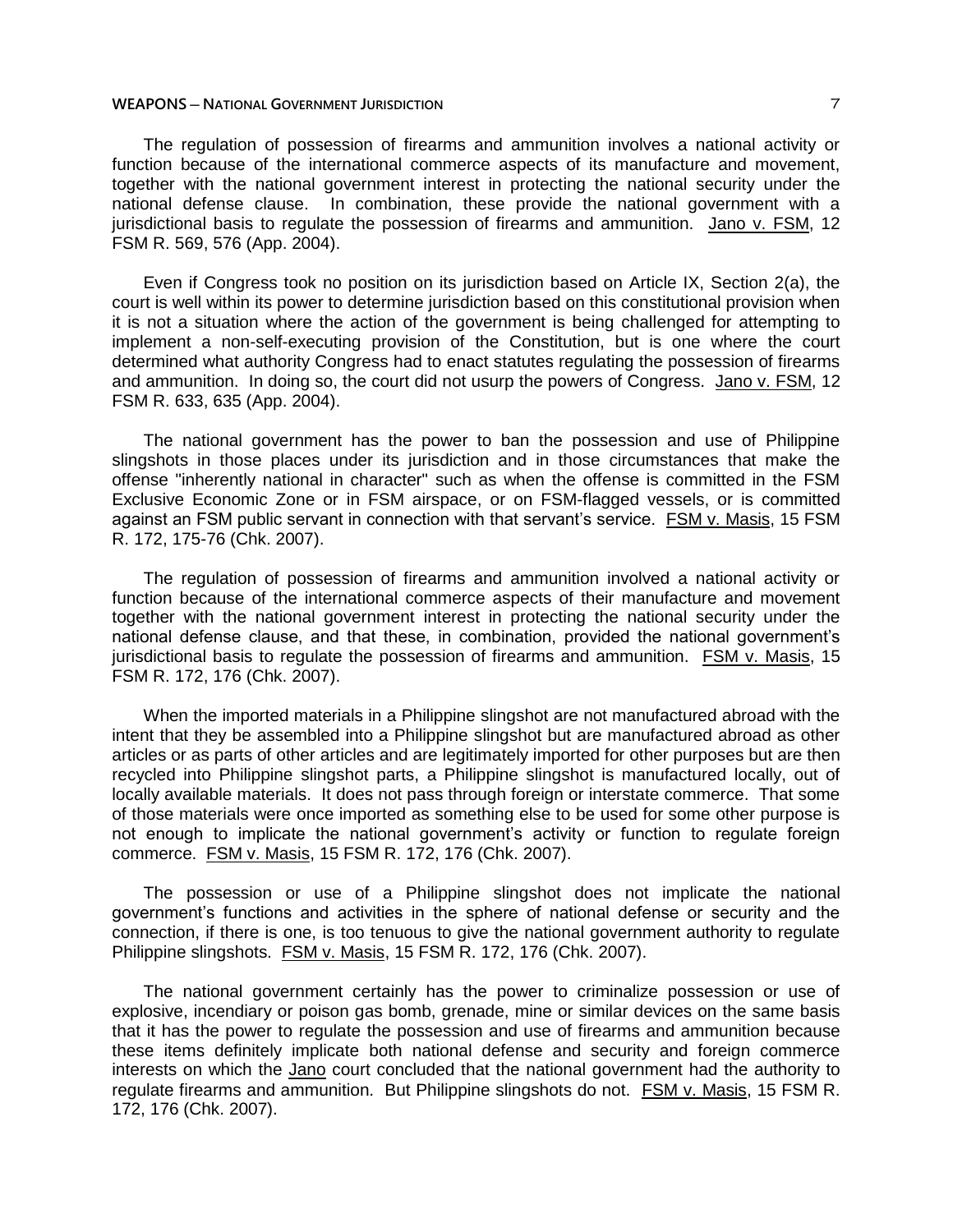Weapons control has long been recognized as a subject on which both the national and state governments may legislate. It is thus within the power of the State of Chuuk to regulate the possession and use of Philippine slingshots. If it has not done so, that does not mean that it cannot. FSM v. Masis, 15 FSM R. 172, 177 (Chk. 2007).

It has long been recognized that both the national and state governments may enact legislation regulating the possession of firearms. There is nothing particularly absurd about a weapons control scheme that recognizes that both the national and the state governments have an interest in controlling the possession, use and sale of weapons. FSM v. Louis, 15 FSM R. 206, 211 (Pon. 2007).

Congress has an independent jurisdictional basis for the Weapons Control Act under FSM Constitution Article IX, Section 2(g) on foreign and interstate commerce and Article IX, Section 2(a) on national defense. FSM v. Louis, 15 FSM R. 206, 212 (Pon. 2007).

The 1991 constitutional amendment did not proscribe Congress's authority to enact legislation pursuant to its independent authority under the national defense and foreign and interstate commerce clauses. Thus, the 1991 amendment did nothing to curtail Congress's authority to regulate the possession of firearms. FSM v. Louis, 15 FSM R. 206, 212 (Pon. 2007).

Congress does not lack the authority to regulate possession of firearms because it was the framers' clear intent that commerce within a particular state should be regulated locally since there is an international commerce aspect to the regulation of possession of firearms and ammunition that is related to its manufacture outside of the FSM and to its movement through the nation's customs and immigration borders. FSM v. Louis, 15 FSM R. 206, 212 (Pon. 2007).

In concluding that Congress has the authority to regulate the possession of firearms as part of its power to provide for the national defense, the court does not focus on the defendant's intended use of the firearm at issue, but instead focuses on the potential uses of firearms in general. FSM v. Louis, 15 FSM R. 206, 212 (Pon. 2007).

Congress's authority to regulate firearms is not dependent on the defendant's subjective intent because the national government interest in regulating the possession of firearms and ammunition in order to provide for the national security in combination with the international commerce aspects provides a jurisdictional basis for the national government's regulation of the possession of firearms and ammunition. Congress's jurisdiction over the possession of firearms is not tied to the intent of a particular defendant. FSM v. Louis, 15 FSM R. 206, 212 (Pon. 2007).

The national government's power to regulate firearms is derived from both its ability to protect the national security under its power to provide for the national defense and its power to regulate international commerce aspects because of the international commerce aspect of firearms manufacture and movement. In combination, these provide the national government with a jurisdictional basis to regulate the possession of firearms and ammunition. FSM v. Tosy, 15 FSM R. 238, 239 (Chk. 2007).

The national government's jurisdiction over firearms is not limited to only certain circumstances or certain quantities. What the national government can regulate in aggregate, it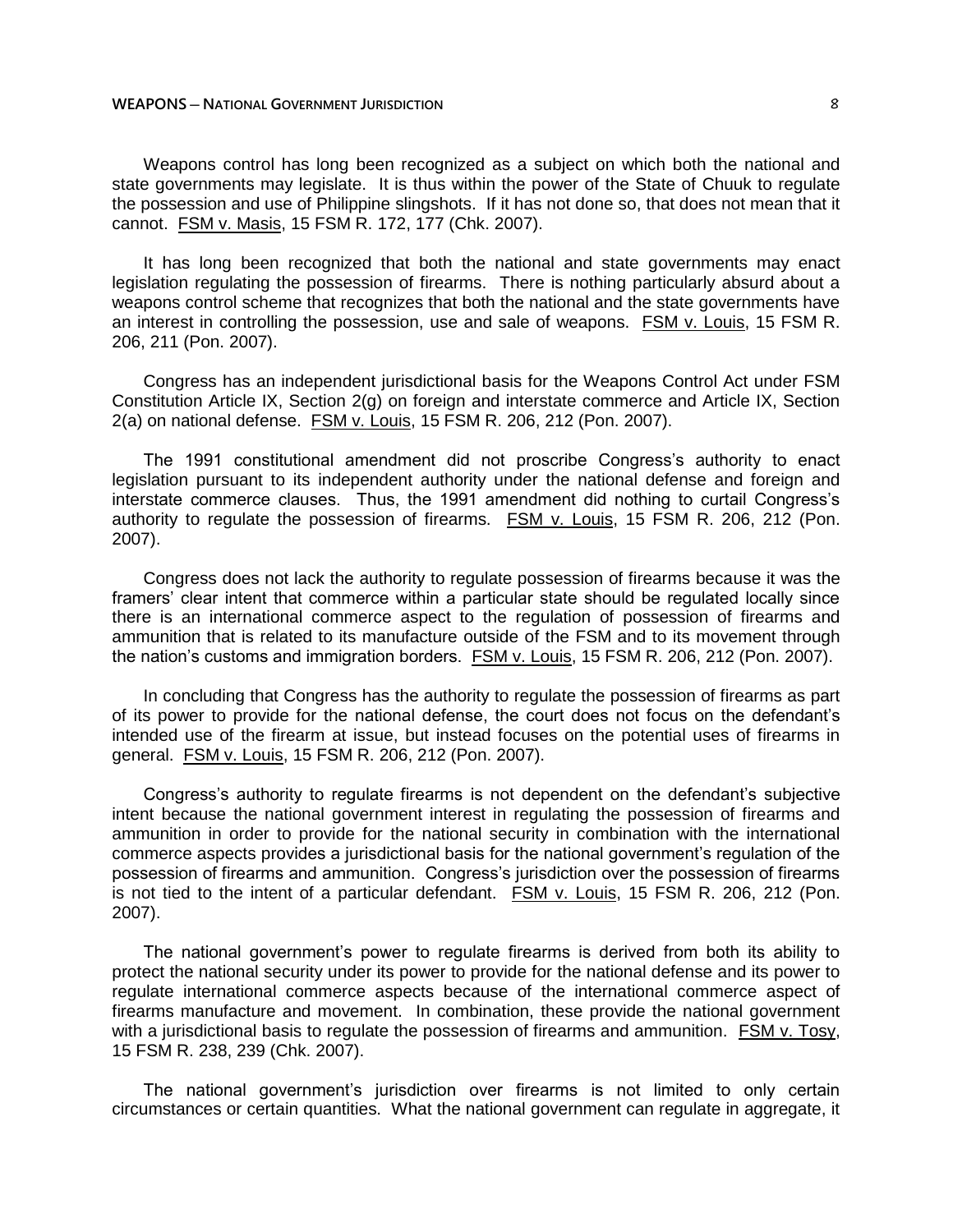is able to regulate piece by piece; otherwise it would not be able to regulate it at all, and that, is clearly not the case. FSM v. Tosy, 15 FSM R. 238, 239 (Chk. 2007).

A contention that the FSM Supreme Court lacks subject matter jurisdiction over a case's firearms charges because there was no nexus between those charges and the national government's powers to regulate interstate and foreign commerce and to provide for the national defense or because national defense and foreign or interstate commerce was not involved or not implicated in the case is without merit. FSM v. Sam, 15 FSM R. 457, 459-60 (Chk. 2007).

## ─ Weapons Control Act

The Trust Territory Weapons Control Act is not inconsistent with any provision of the Constitution. It therefore continued in effect. When the National Criminal Code was enacted, and major crimes were defined, the Trust Territory Weapons Control Act became national law and trials for violations thereof were within the FSM Supreme Court's jurisdiction. 11 F.S.M.C. 1201-1231. FSM v. Nota 1 FSM R. 299, 302-03 (Truk 1983).

National court jurisdiction over the Trust Territory Weapons Control Act is consistent with 12 F.S.M.C. 102 which states in part that criminal prosecutions shall be conducted in the name of the Federated States of Micronesia for violations of the statutes of the Trust Territory which continued in effect by virtue of the transition article of the Constitution and which are within the FSM national government's jurisdiction. 11 F.S.M.C. 1201-1231. FSM v. Nota, 1 FSM R. 299, 303 (Truk 1983).

8 F.S.M.C. 206 authorizes the transfer of authority from the Trust Territory and its officials to the Federated States of Micronesia government and its officials. Thus the reference in the Trust Territory Weapons Control Act to the High Commissioner and the Attorney General of the Trust Territory does not prevent its effectiveness as national law of the Federated States of Micronesia. 11 F.S.M.C. 1201-1231. FSM v. Nota, 1 FSM R. 299, 303 (Truk 1983).

The Weapons Control Act is clear as to its intent in its definition of "dangerous device," that is, to proscribe weapons of violence; its terms become clear in the light of that intent. 11 F.S.M.C. 1204(3). FSM v. Nota, 1 FSM R. 299, 304 (Truk 1983).

While proof of current operability is not essential to a finding of guilt for illegal possession of a firearm, the design and the capacity of the instrument to fire are at the very heart of the Weapons Control Act's definition of a firearm. To prove its case, the government must show that the device "is designed or may be converted to expel . . . projectiles." Ludwig v. FSM, 2 FSM R. 27, 37 (App. 1985).

Although not always essential, current operability of a firearm should be shown by the government, where possible, as standard procedure. Ludwig v. FSM, 2 FSM R. 27, 37 (App. 1985).

The Weapons Control Act violations punishable by imprisonment of three or more years are national crimes. Joker v. FSM, 2 FSM R. 38, 41 (App. 1985).

"Dangerous device" as defined under the Weapons Control Act is not unconstitutionally vague. The language, properly interpreted, affords sufficient notice so that conscientious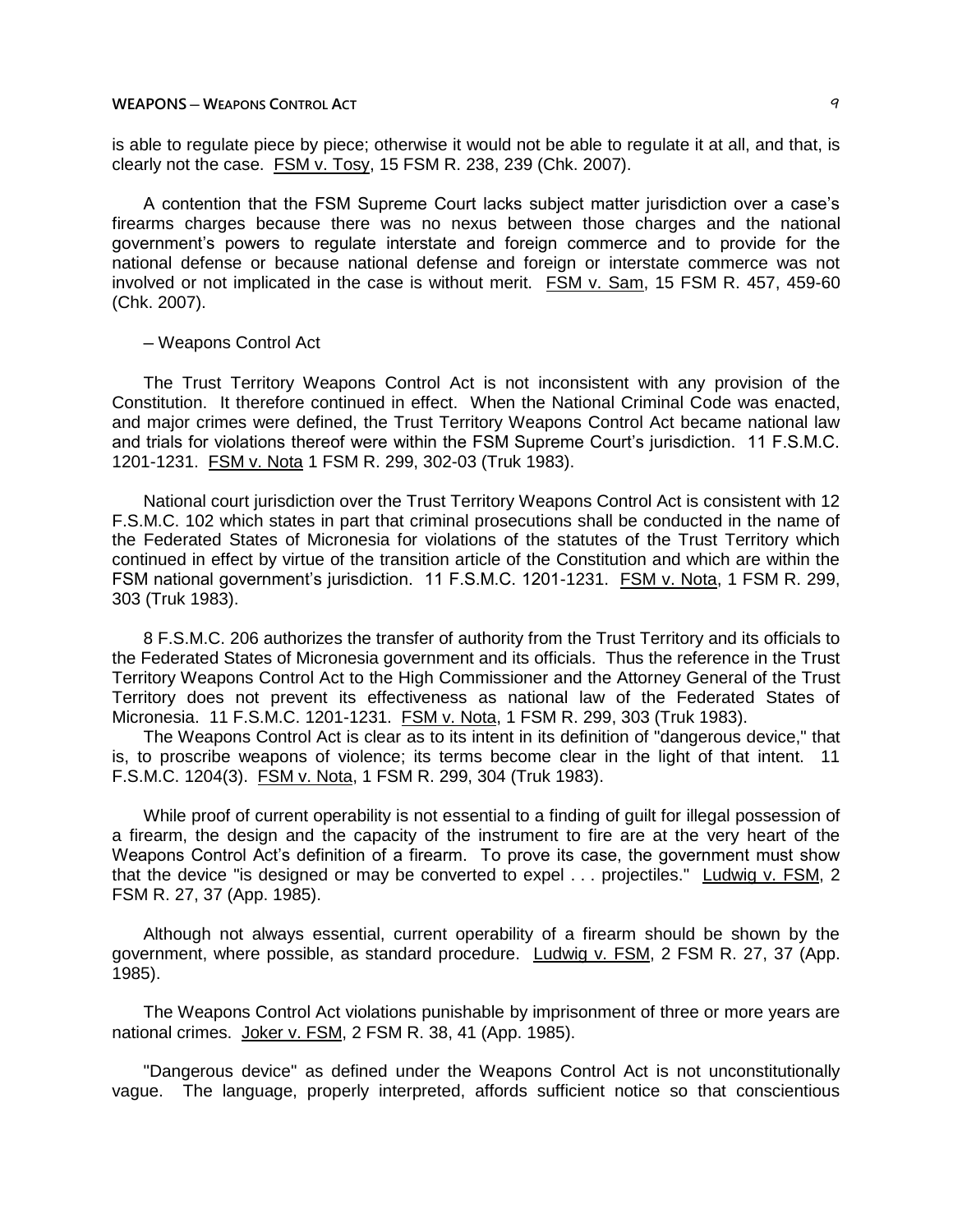citizens may avoid inadvertent violations, and constructs sufficiently definite standards to prevent arbitrary law enforcement. Joker v. FSM, 2 FSM R. 38, 45 (App. 1985).

Three categories of devices are identified in the definition of "dangerous device" under the Weapons Control Act and the standards of proof for each differ slightly. Joker v. FSM, 2 FSM R. 38, 45 (App. 1985).

The second category of "dangerous device" under the Weapons Control Act requires demonstration by the government that the item in question was designed or redesigned as a weapon and that the person whose possession is at issue is aware that the instrument was created or modified for that purpose. The intent and knowledge normally might be inferred from the nature of the instrument itself. It does not appear necessary that the possessor be shown to have actually intended to use the instrument as a weapon or for a wrongful purpose. Joker v. FSM, 2 FSM R. 38, 45 (App. 1985).

For the last category of "dangerous device" under the Weapons Control Act, the forbidden instrument in question must not only be capable of causing bodily injury but it must also be possessed without any "lawful purpose." A violation occurs only when the possession is coupled with a wrongful purpose, that is, a purpose to use the instrument to cause bodily injury, or a complete absence of any lawful purpose, shown through statements or overt conduct of the possessor manifesting wrongful purpose. Joker v. FSM, 2 FSM R. 38, 45 (App. 1985).

Dangerous device is defined in three categories, 1) explosive, etc., 2) an instrument designed or redesigned as a weapon, and 3) an instrument which can be used to inflict bodily harm and which under the circumstances of its possession serves no lawful purpose. Este v. FSM, 4 FSM R. 132, 136 (App. 1989).

Because of the verbs in the statute, only "carry" is defined in the Weapons Control Act, "possess" is given its usual meaning of taking into one's possession, and possession means to have in one's control. FSM v. Fal, 8 FSM R. 151, 155 (Yap 1997).

Because the defendant was affirmatively prevented from taking possession of the cooler which contained the bullets he never had present control or possession of the bullets and therefore was acquitted of the charge of possession of ammunition. FSM v. Fal, 8 FSM R. 151, 155 (Yap 1997).

The absence of an intent element in 11 F.S.M.C. 1223(6) (which prohibits any person from boarding or attempting to board a commercial airliner while carrying a firearm either on his person or in his luggage) evinces a legislative intent to dispense with the mens rea element and make the proscribed conduct a strict liability crime. The court can properly infer from Congress's silence in subsection (6) and lack of silence in subsections (1) and (2) that Congress intended that subsection (6) constitute a strict liability offense, whereas subsections (1) and (2) do not. Sander v. FSM, 9 FSM R. 442, 447 (App. 2000).

Although 11 F.S.M.C. 1223(6) does not dispense with the mental element that the defendant must know or be aware that he had the shotgun in his possession, the statute does dispense with the specific intent to board the aircraft knowing that it was illegal to do so with a shotgun. Sander v. FSM, 9 FSM R. 442, 447 (App. 2000).

Because violation of 11 F.S.M.C. 1223(6) is not a case of an attempt to commit a crime but a case where "attempt to board" is an element of the offense, 11 F.S.M.C. 201 (the attempt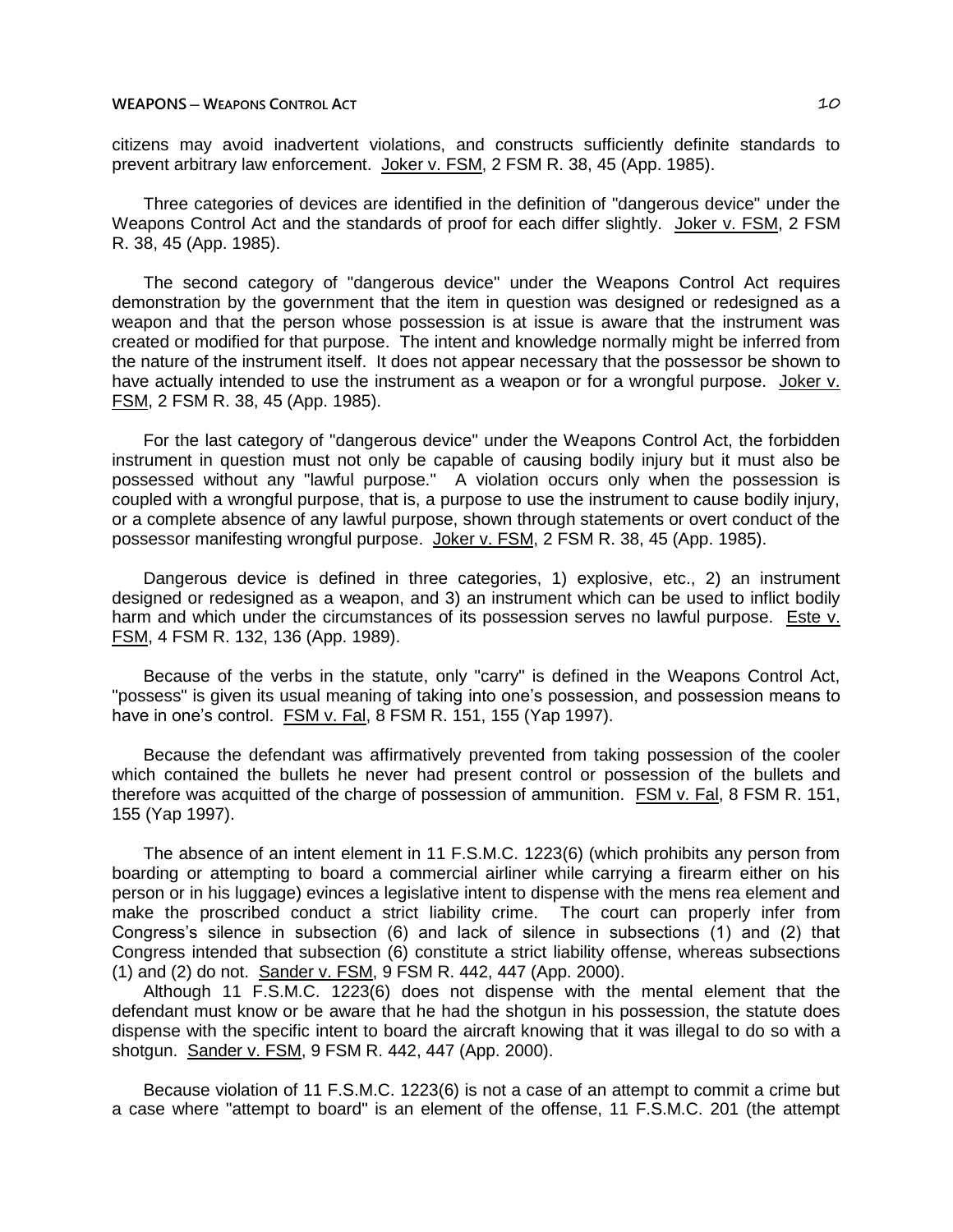statute) does not apply to the crime of attempting to board a commercial aircraft with a firearm. Sander v. FSM, 9 FSM R. 442, 448 (App. 2000).

When sufficient evidence was before the trial court such that it could reasonably have been persuaded beyond a reasonable doubt that the defendant did not attempt to turn in the shotgun to an appropriate official because the trial court could reasonably have concluded that the defendant's actions at the security screening area were consistent with the way any passenger might have dealt with any piece of carry on luggage, and that it did not constitute turning in the shotgun to an "appropriate official" under 11 F.S.M.C. 1223(6), its findings were not clearly erroneous and will not be disturbed. Sander v. FSM, 9 FSM R. 442, 449 (App. 2000).

Since there is no language in the aid or abet statute, 11 F.S.M.C. 301(1)(d), or in the firearms possession or use statutes, 11 F.S.M.C. 1023(5) and (7), that limits the application of one statute to the other, a defendant may be charged with aiding or abetting firearms possession or use. FSM v. Sam, 14 FSM R. 328, 333 (Chk. 2006).

Subsection 1023(7) does not restrict liability to use of a firearm to commit crimes defined by Title 11 (the national criminal code) of the FSM Code or to the FSM Code in general. It prohibits use in connection with or in aid of the commission of "any crime against the laws of the Federated States of Micronesia," a term which must refer to any or all criminal laws in the Federated States of Micronesia, national, state, or local because if it were otherwise, it would not be possible for the statute to have its obviously intended purpose and effect – to discourage the use of, and to punish the use of, firearms during the commission of other crimes. FSM v. Sam, 14 FSM R. 328, 333-34 (Chk. 2006).

Since, under 11 F.S.M.C. 1023(7), the government must prove beyond a reasonable doubt that the firearm was used to commit a crime, when the amended information does not allege what crime or crimes, the firearm was used to commit, or even that it was used to commit any crime, it therefore fails to allege an essential element of 11 F.S.M.C. 1023(7), and that count of the amended information will be dismissed for failure to state an offense. FSM v. Sam, 14 FSM R. 328, 334 (Chk. 2006).

A criminal information will not be dismissed on the ground that it fails to allege that the weapon in question was a handgun of .22 caliber or greater because the information alleges that the defendant possessed a .22 handgun and because a handgun's caliber is irrelevant since 11 F.S.M.C. 1023(5) prohibits the possession of any handgun, regardless of caliber. FSM v. Sato, 16 FSM R. 26, 28 (Chk. 2008).

All offenses involving a handgun are felonies under Title 11, chapter 10. FSM v. Aliven, 16 FSM R. 520, 527 n.1 (Chk. 2009).

11 F.S.M.C. 1023(7), which prohibits firearms use in connection with or in aid of the commission of "any crime against the laws of the Federated States of Micronesia," does not restrict liability for firearms use to only those crimes defined in the FSM Code because the term "any crime against the laws of the Federated States of Micronesia," when read in context must refer to any or all criminal laws in the Federated States of Micronesia, national, state, or local, since, if it were otherwise, it would not be possible for the statute to have its obviously intended purpose and effect ─ to discourage the use of, and to punish the use of, firearms during the commission of other crimes. FSM v. Suzuki, 17 FSM R. 70, 76 (Chk. 2010).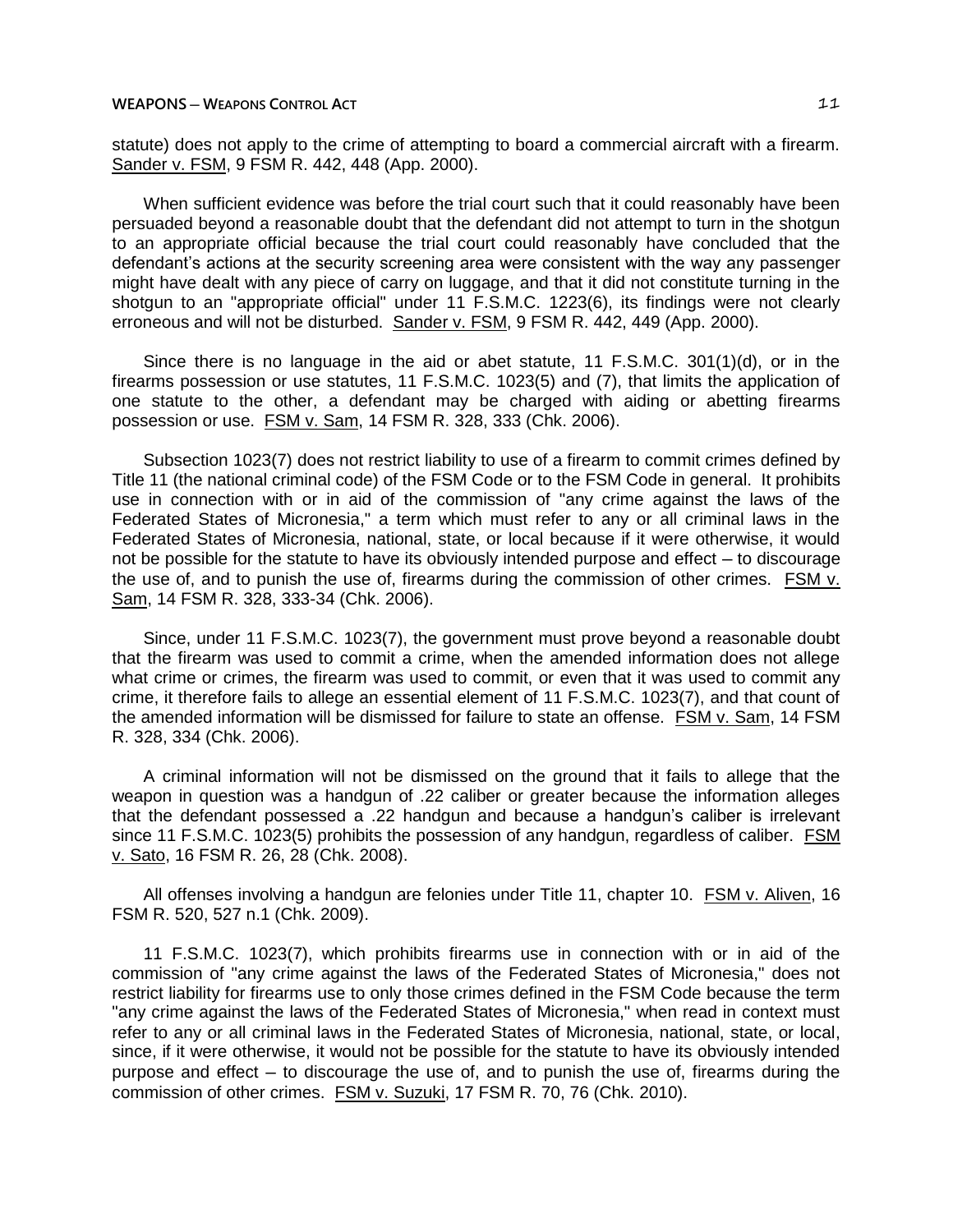The use of a firearm to commit a Chuuk state law crime, such as robbery, is a national offense even though the robbery itself is not a national offense. FSM v. Suzuki, 17 FSM R. 70, 76 (Chk. 2010).

Since the possession of any handgun is banned, an information charging the illegal possession of a handgun is not deficient when the information does not allege the handgun's exact barrel length, color, caliber, or whether the handgun was a pistol or a revolver. The allegation that an accused possessed a handgun is an allegation that the firearm had a barrel length under twenty-six inches because that is the statutory definition of a handgun. FSM v. Meitou, 18 FSM R. 121, 127 (Chk. 2011).

The carefully written statutory language precludes evasion of the statute's purpose by such simple expedients as dismantling the weapon, maintaining weapons and ammunition in separate places, removing one easily replaceable part, or other similar ploys. Under the statute, current operability is not an essential element of the crime of possession of a firearm. FSM v. Meitou, 18 FSM R. 121, 128 (Chk. 2011).

The firearm statute's purpose cannot be evaded by such simple expedients as dismantling the weapon, maintaining weapons and ammunition in separate places, removing one easily replaceable part, or other similar ploys. Under the statute, current operability is not an essential element of the crime of possession of a firearm. FSM v. Sonis, 18 FSM R. 620, 622 (Chk. 2013).

An argument that the defendant never possessed the firearm is not fatal to a charge that he attempted to illegally possess a weapon. FSM v. Mumma, 21 FSM R. 387, 400-01 (Kos. 2017).

A defendant's contention that there was no attempt to commit the crime of possession of a firearm without a valid license because he applied for such license shortly after the firearm arrived in his postal box, may be raised at trial as evidence that he made no attempt to possess the firearm without a license, but the ultimate burden of persuasion remains with the government to prove the elements of attempt in spite of these assertions. FSM v. Mumma, 21 FSM R. 387, 401 (Kos. 2017).

When both the defendant's intent and whether he committed an act sufficient to amount to an attempt are questions of fact inappropriate for determination before trial, the defendant's motion to dismiss the charge of attempt to possess a firearm without having a valid identification card will be denied. FSM v. Mumma, 21 FSM R. 387, 401 (Kos. 2017).

The only elements needed for a successful 11 F.S.M.C. 1023(5) prosecution is that the firearm is something other than a .22 rile or a .410 shotgun and the defendant knows that he possesses a firearm. FSM v. Pillias, 22 FSM R. 334, 335 n.1 (Chk. 2019).

Unlawful firearms possession is almost a strict liability crime  $-$  the defendant need only know that he possesses a firearm, and in the case of prosecutions under 11 F.S.M.C. 1005, and that he does not possess a firearms identification card. FSM v. Pillias, 22 FSM R. 334, 338 (Chk. 2019).

Neither 11 F.S.M.C. 1005(1) nor 11 F.S.M.C. 1006(1) is the lesser included offense of the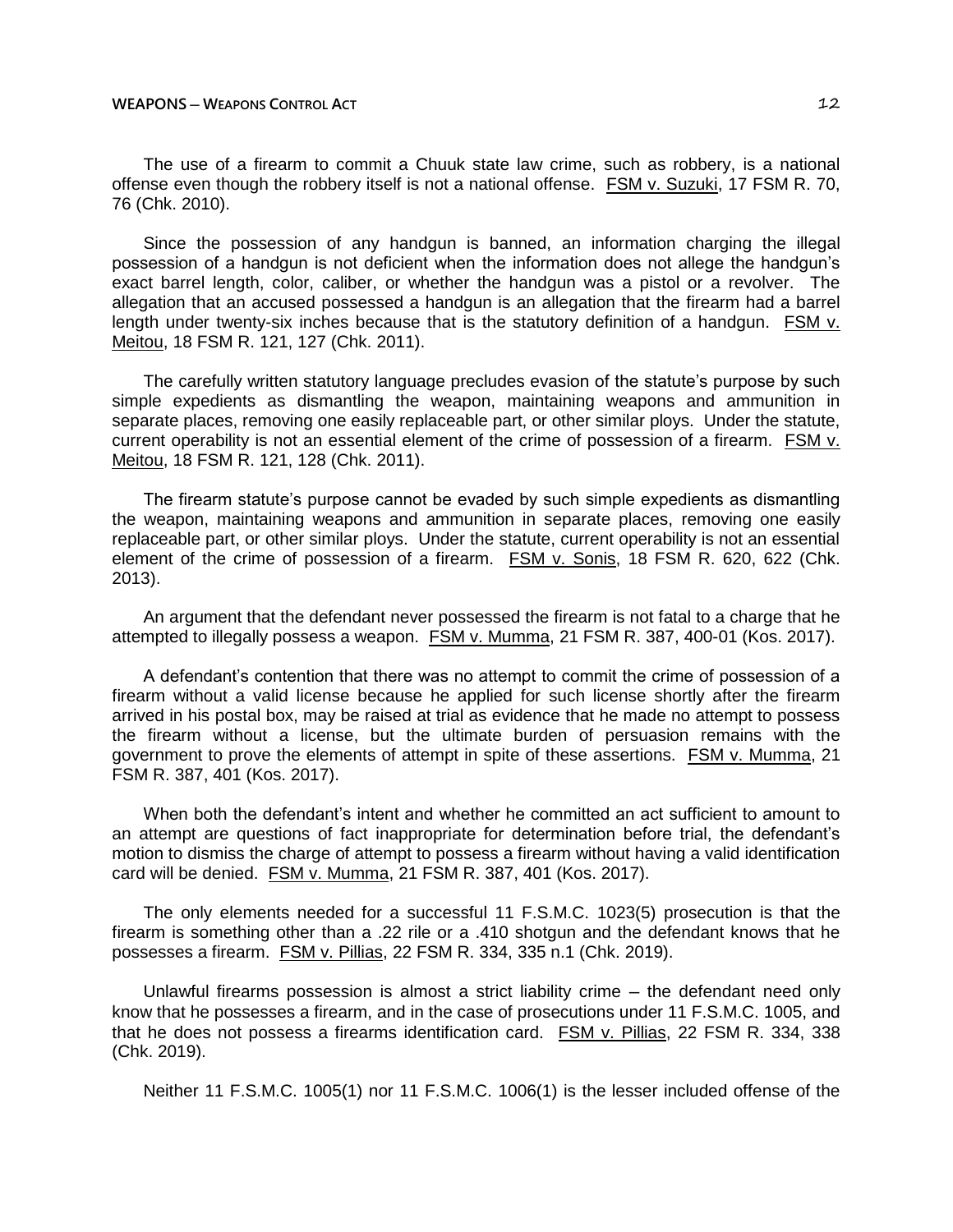other because both impose liability for possession of a firearm or ammunition without an identification card. Section 1005(1) imposes liability for acquiring a firearm or ammunition in any manner, while Section 1006(1) imposes liability only if the acquisition is by purchase, and Section 1006(1) imposes liability for the use of a firearm or ammunition, while Section 1005(1) does not, but it is difficult to see how someone could use a firearm or ammunition without actually also possessing that firearm or ammunition, and it is also difficult to see how a person could acquire or purchase a firearm or ammunition without also then necessarily actually possessing that firearm or ammunition. FSM v. Buchun, 22 FSM R. 529, 535 & n.4 (Yap 2020).

The 11 F.S.M.C. 1006(2) statutory presumption about who possesses a firearm or ammunition found in a vehicle or a vessel applies generally to any charge based on the possession of firearms or ammunition found in a vehicle or vessel, and would apply to a prosecution under 11 F.S.M.C. 1005(1). FSM v. Buchun, 22 FSM R. 529, 536 (Yap 2020).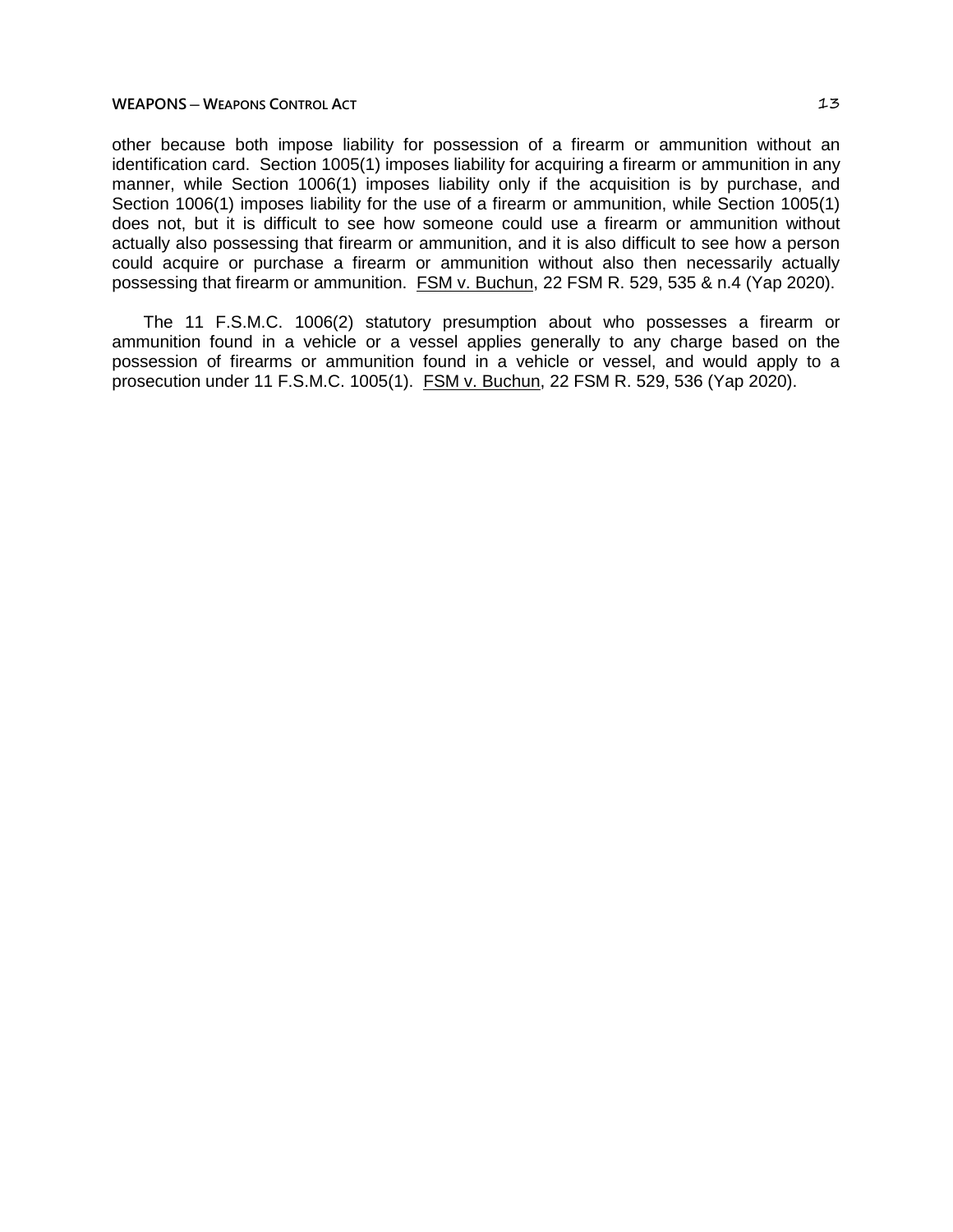If a defendant is charged with violating both 11 F.S.M.C. 1005(1) and 11 F.S.M.C. 1006(1) and the court finds the defendant guilty of either 11 F.S.M.C. 1005(1) or 11 F.S.M.C. 1006(1), the court must then dismiss the other count because 11 F.S.M.C. 1005(1) and 11 F.S.M.C. 1006(1) charge the same crime. FSM v. Buchun, 22 FSM R. 529, 536 (Yap 2020).

11 F.S.M.C. 1007 is a misdemeanor because anyone convicted of it cannot be imprisoned for more than one year and because a felony is any crime which is punishable by imprisonment for more than one year. FSM v. Buchun, 22 FSM R. 529, 536 n.7 (Yap 2020).

A person without an identification card can violate either 11 F.S.M.C. 1005(1) or 11 F.S.M.C. 1006(1) by acquiring or purchasing, or by possessing, or by using a firearm. But if that person, without a valid identification card, does any of those things but does not carry the firearm, that person has not committed the lesser misdemeanor of 11 F.S.M.C. 1007. The misdemeanor's key element is the carrying of a firearm. FSM v. Buchun, 22 FSM R. 529, 537 (Yap 2020).

The prosecution, to secure a 11 F.S.M.C. 1007 conviction, has to prove an element that it does not have to prove to convict under either 11 F.S.M.C. 1005(1) or 11 F.S.M.C. 1006(1). It must prove that not only did the defendant possess the firearm without holding an identification card, but that the defendant also carried the firearm, which is not an element of either 11 F.S.M.C. 1005(1) or 11 F.S.M.C. 1006. Section 1007 is directed to a different evil – the carrying of a firearm, either unsafely or by someone without a valid identification card (or both), while Sections 1006 and 1005(1) are directed toward the evil of possession of a firearm or ammunition without an identification card. FSM v. Buchun, 22 FSM R. 529, 537 (Yap 2020).

The Section 1007 misdemeanor is not a lesser included offense of 11 F.S.M.C. 1023(5) because that felony can easily be committed without violating 11 F.S.M.C. 1007 because, to violate 11 F.S.M.C. 1007, the firearm, whether legal or illegal, must be carried. FSM v. Buchun, 22 FSM R. 529, 537 (Yap 2020).

To obtain a conviction under either 11 F.S.M.C. 1005(1) or 11 F.S.M.C. 1006(1), the prosecution must prove that the person in possession of a firearm does not hold a valid identification card. To obtain a conviction under 11 F.S.M.C. 1023(5), the prosecution must prove that the person possesses an illegal firearm, such as a handgun. Thus, each statutory provision (treating 11 F.S.M.C. 1005(1) and 11 F.S.M.C. 1006(1) as one provision) requires the proof of a fact that the other does not. FSM v. Buchun, 22 FSM R. 529, 538 (Yap 2020).

If a defendant holds a valid identification card, then he cannot be convicted of violating either 11 F.S.M.C. 1005(1) or 11 F.S.M.C. 1006(1), even though the firearm he possesses is illegal and cannot be registered under 11 F.S.M.C. 1019, but he could be prosecuted under 11 F.S.M.C. 1023(5). FSM v. Buchun, 22 FSM R. 529, 538 (Yap 2020).

The statutory scheme in FSM Weapons Control Act, chapter 10 of the FSM Code, clearly requires that a person must hold a valid identification card before obtaining possession of a firearm or ammunition. FSM v. Buchun, 22 FSM R. 529, 538 (Yap 2020).

Section 1023(5) is directed to the evil of prohibited firearms and 11 F.S.M.C. 1005(1) and 11 F.S.M.C. 1006(1) are directed to the evil of persons not obtaining a valid identification card before possessing firearms or ammunition. Thus, Congress clearly intended to address different evils with these different statutory provisions. FSM v. Buchun, 22 FSM R. 529, 538 (Yap 2020).

Since 11 F.S.M.C. 1007 requires proof that the weapon was carried, while 11 F.S.M.C. 1023(5) does not, and 11 F.S.M.C. 1023(5) requires proof that the firearm was illegal, while